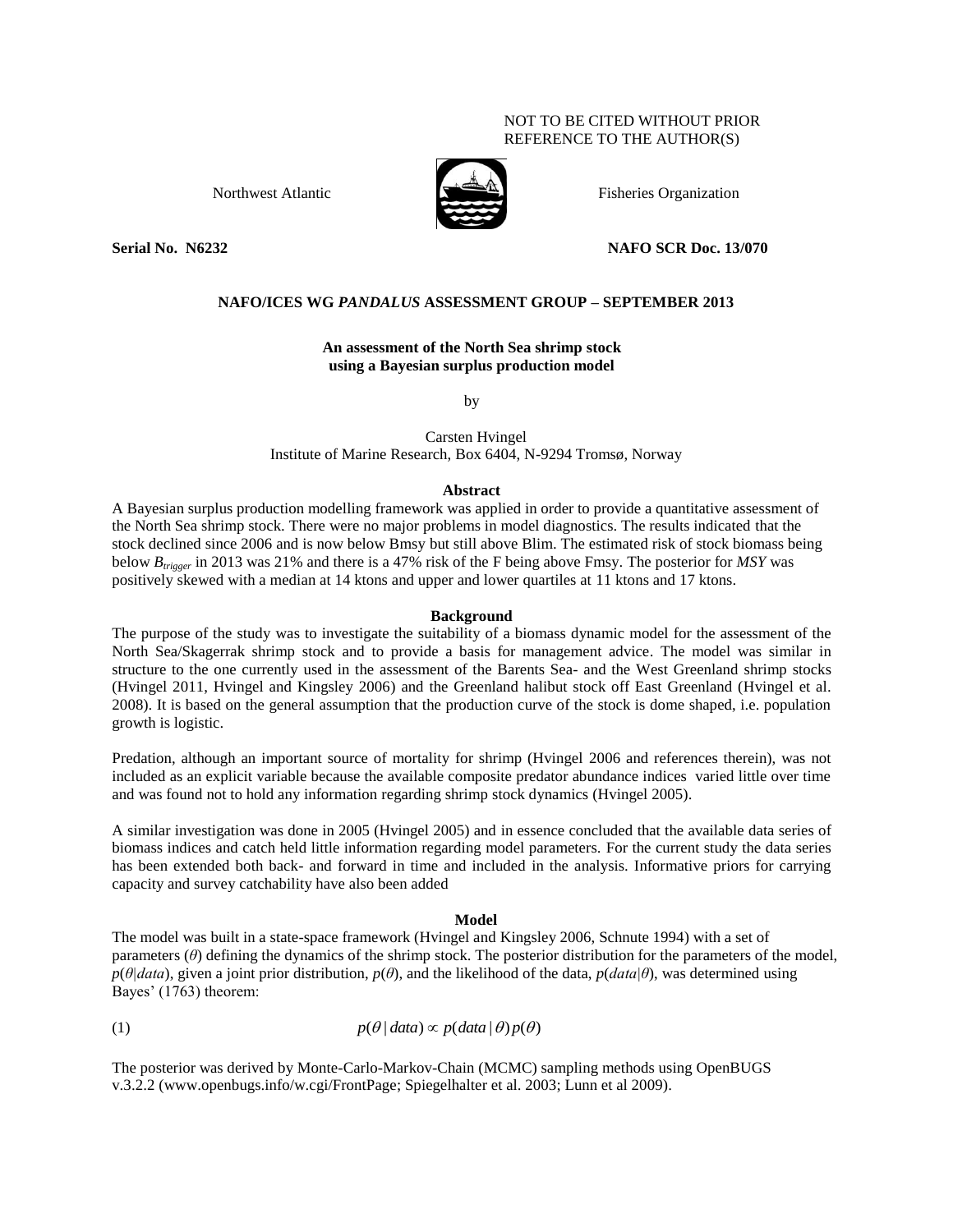The equation describing the state transition from time t to  $t+1$  was a discrete form of the logistic model of population growth including fishing mortality (e.g. Schaefer (1954), and parameterised in terms of *MSY* (Maximum Sustainable Yield) rather than *r* (intrinsic growth rate) (cf. Fletcher 1978):

(2) 
$$
B_{t+1} = B_t - C_t + 4MSY \frac{B_t}{K} \left( 1 - \frac{B_t}{K} \right)
$$

K is the carrying capacity, or the equilibrium stock size in the absence of fishing.  $B_t$  is the stock biomass.  $C_t$  is the catch taken by the fishery.

To cancel out the uncertainty of the "catchability" (the parameter that scales biomass indices to real biomass) equation (2) was divided throughout by *BMSY*, (Hvingel and Kingsley 2006). Finally a term for the process error was applied and the state equation took the form:

(3) 
$$
P_{t+1} = \left(P_t - \frac{2C_t}{K} + \frac{4MSY}{K} \frac{P_t}{1 - \frac{P_t}{2}}\right) \cdot \exp(v_t)
$$

where  $P_t$  is the stock biomass relative to biomass at MSY ( $P_t = B_t/B_{MSY}$ ) in year t. This frames the range of stock biomass (*P*) on a relative scale where  $P_{MST}$ =1 and  $P_K$  (carrying capacity)=2. The 'process errors', *v*, are normally, independently and identically distributed with mean 0 and variance  $\sigma_{\nu}^2$ .

The model synthesized information from input priors and four independent series of shrimp biomasses and one series of shrimp catches (Table 1). The four series of shrimp biomass indices were: a standardised series of annual commercial-vessel catch rates for Danish vessels 1987–2013, *CPUEdk*<sup>t</sup> , and Norwegian vessels 2000-2013  $CPUEnor<sub>t</sub>$ ; and two trawl-survey biomass index for 1984–2002,  $survl<sub>t</sub>$ , and 2006-2013,  $surv2<sub>t</sub>$ . These indices were scaled to true biomass by catchability parameters,  $q_{dk}$ ,  $q_{nor}$ ,  $q_1$  and  $q_2$ . Lognormal observation errors,  $\omega$ ,  $\eta$ ,  $\kappa$  and  $\varepsilon$ were applied, giving:

(4)  
\n
$$
CPUEdk_{t} = q_{dk}B_{MSY}P_{t} \exp(\omega_{t})
$$
\n
$$
CPUEnor_{t} = q_{nor}B_{MSY}P_{t} \exp(\eta_{t})
$$
\n
$$
surv1_{t} = q_{t}B_{MSY}P_{t} \exp(\kappa_{t})
$$
\n
$$
surv2_{t} = q_{2}B_{MSY}P_{t} \exp(\varepsilon_{t})
$$

The error terms,  $\omega$ ,  $\eta$ ,  $\kappa$  and  $\varepsilon$  are normally, independently and identically distributed with mean 0 and variance  $\sigma_{\omega}^2$ ,  $\sigma_n^2$   $\sigma_{\kappa}^2$  and  $\sigma_{\epsilon}^2$ . Total reported catch 1970-2012 and the TAC for 2013 was used as yield data (Table 1) and entered into the model as error-free.

#### *Run 1.*

A base run with uninformative priors on all parameters was able to reproduce the point estimates of the input data, however with wide confidence limits. The priors of model parameters got somewhat updated, but their posteriors had very low precision. This indicated noisy data and/or that the information contained in the data with respect to some of the model parameters was relatively low. More information could be added to the model through the priors and this was subsequently done in a second run:

#### *Run 2.*

Low-information priors (reference priors) were given to  $MSY$ , the process error,  $\sigma_v$ , and the observation error for the two CPUE biomass index series, *σ<sup>ω</sup>* and *ση*, as there was little or no information on what their probability distributions might look like (Table 2). *MSY* was given a generously wide uniform prior between 0 and 100 kt. A prior for *K* was constructed based on the estimated K for the Barents Sea stock (Hvingel 2012) and the relative size of the two survey areas:  $57{,}000 \text{ km}^2$  in the North Sea and  $1500{,}000 \text{ km}^2$  in the Barents Sea. The posterior estimate of K for the Barents Sea was accordingly scaled down by approximately 1/27 and used as the prior for the North Sea (Table 2). The prior for the stock size in the initial year, *P0*, was Norm(1.5, 25) a relatively wide distribution indicating a higher probability of the stock being above than below Bmsy as the fishery at and prior to that time was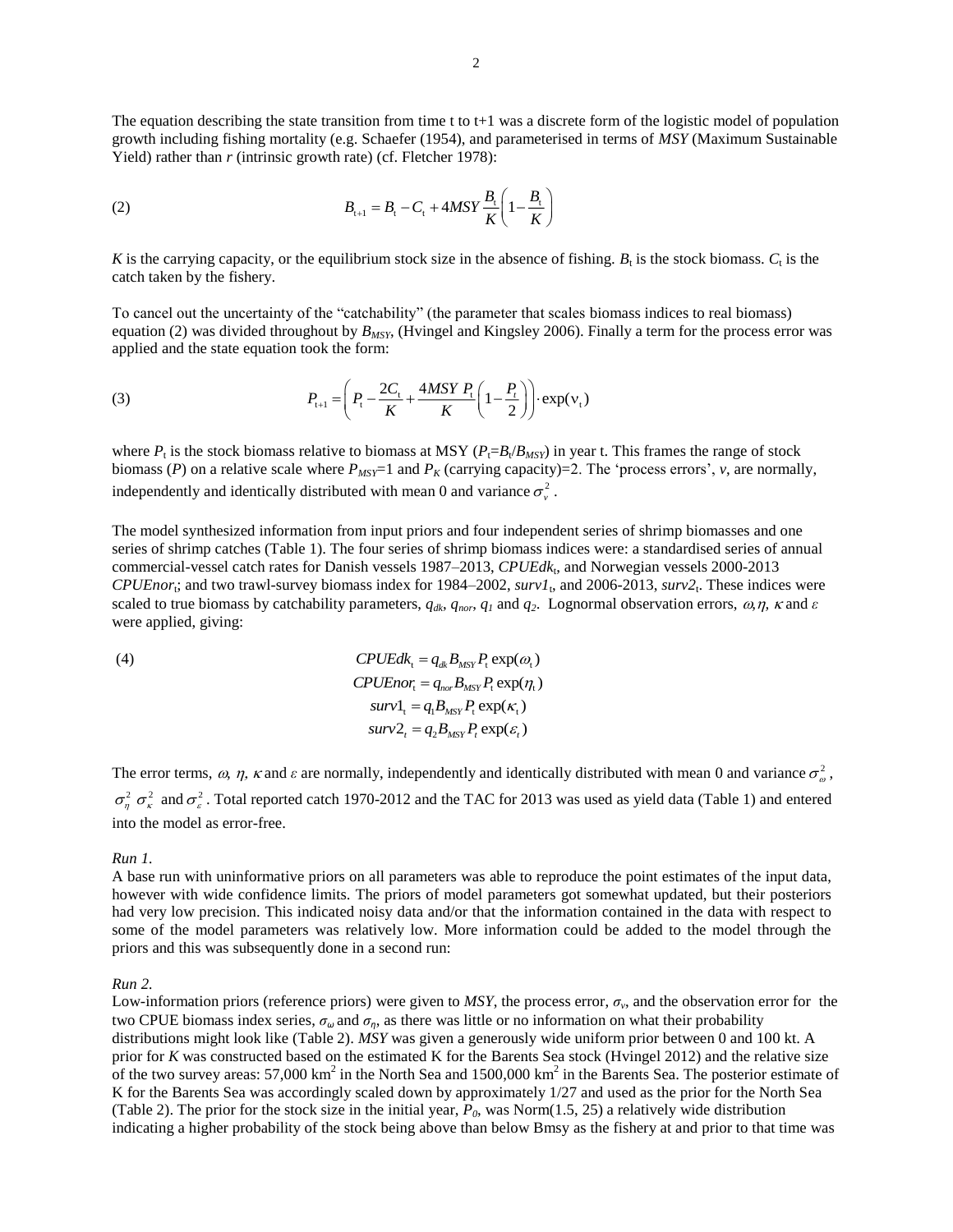comparatively small; in any case, the model showed little sensitivity to the setting of this prior: only the estimated biomass trajectory of the first ca. 10 years (1970-1980) would differ, after that they would converge.

The prior distributions for the error terms associated with the survey biomass indices were assigned inverse gamma distributions with a mode at 0.2, comparable to the CVs typically found in such surveys. Berenboim et al. (1980) estimated a catchability of 0.173 by calibrating trawl catches to the results of a photo survey. This was chosen as basis for an informative prior by giving *q* a lognormal distribution with a median of 0.173 and a variance of 0.3.

### *Convergence diagnostics*

In order to check whether the sampler had converged to the target distribution a number of parallel chains with different starting points and random number seeds were analysed by the Brooks, Gelman and Rubin convergence diagnostic (Gelman and Rubin 1992; Brooks and Gelman 1998) A stationarity test (Heidelberger and Welch 1983) was applied to individual chains. If evidence of non-stationarity is found iterations were discarded from the beginning of the chain until the remaining chain passed the test. Raftery and Lewis's (1992) tests for convergence to the stationary distribution and estimation of the run-lengths needed to accurately estimate quantiles were used, and finally the Geweke convergence diagnostic was applied (Geweke 1992). A visualisation of the converged chains can be seen in Fig. 1.

### *Model check*

In order to check whether the model was a 'good' fit to the data, different goodness-of-fit statistics were computed. Firstly, I calculated the simple difference between each observed data point and its trial value in each MCMC sampling step. The summary statistics of the distributions of these residuals indicated by their central tendency whether the modelled values were biased with respect to the observations.

Secondly, the overall posterior distribution was investigated for potential effects of model deficiencies by comparing each data point with its posterior predictive distribution (Posterior Predictive Checks; Gelman et al. 1995, 1996). If the model fitted the observed data well, the observed data and the replicate data should look alike. The degree of similarity between the original and the replicate data points was summarised in a vector of *p*-values, calculated as the proportion of n simulations in which a sampling of the posterior distribution for an observed parameter exceeded its input value:

$$
p.value = \frac{1}{n} \sum_{j=1}^{N} I((data_j^{rep}, \theta_j) - (data^{obs}, \theta_j)) ,
$$

where  $I(x)$  is 1 if *x* is true, 0 if *x* is false. Values close to 0 or 1 in the vector *p-value* would indicate that the observed data point was an unlikely drawing from its posterior distribution.

### **Results, model performance**

The sampler was therefore set to do 10 million iterations. Only each  $1000<sup>th</sup>$  value of the sampled chains for the model parameters was stored and used for further analyses in order to remove within chain autocorrelation (Fig. 1). After 50 stored iterations the sampler had converged to the target distribution (Fig. 2) leaving 9950 samples for each parameter for the final analysis.

Model process error standardised to the estimated relative biomass  $(P_i)$  was variable with maximum values around 20% (Fig. 4) and a serial correlation of 0.24. This indicated that there are factors other than those included in the model that affects the dynamics of the stock. These effect are, however, relatively small with a low correlation and would have a minor effect on model predictions.

In the Bayesian framework fundamental absence of information in the data will yield posteriors as a copy of the input priors. For the data to carry information on all the parameters of any such model the biomass should vary widely both above and below  $B_{MSY}$  (Hvingel and Kingsley 2006). If the available data does not span these conditions, problems in fitting stock-production models by any method can be expected (Hilborn and Walters 1992). The available time series of indexed stock biomass does not span the range from 0 to *K* (Fig. 5). Even though the conditions for estimation of some parameters are not optimal it may still be possible to get good estimates of parameters relevant for management. Fortunately *MSY* is the easiest single parameter to estimate. If the range of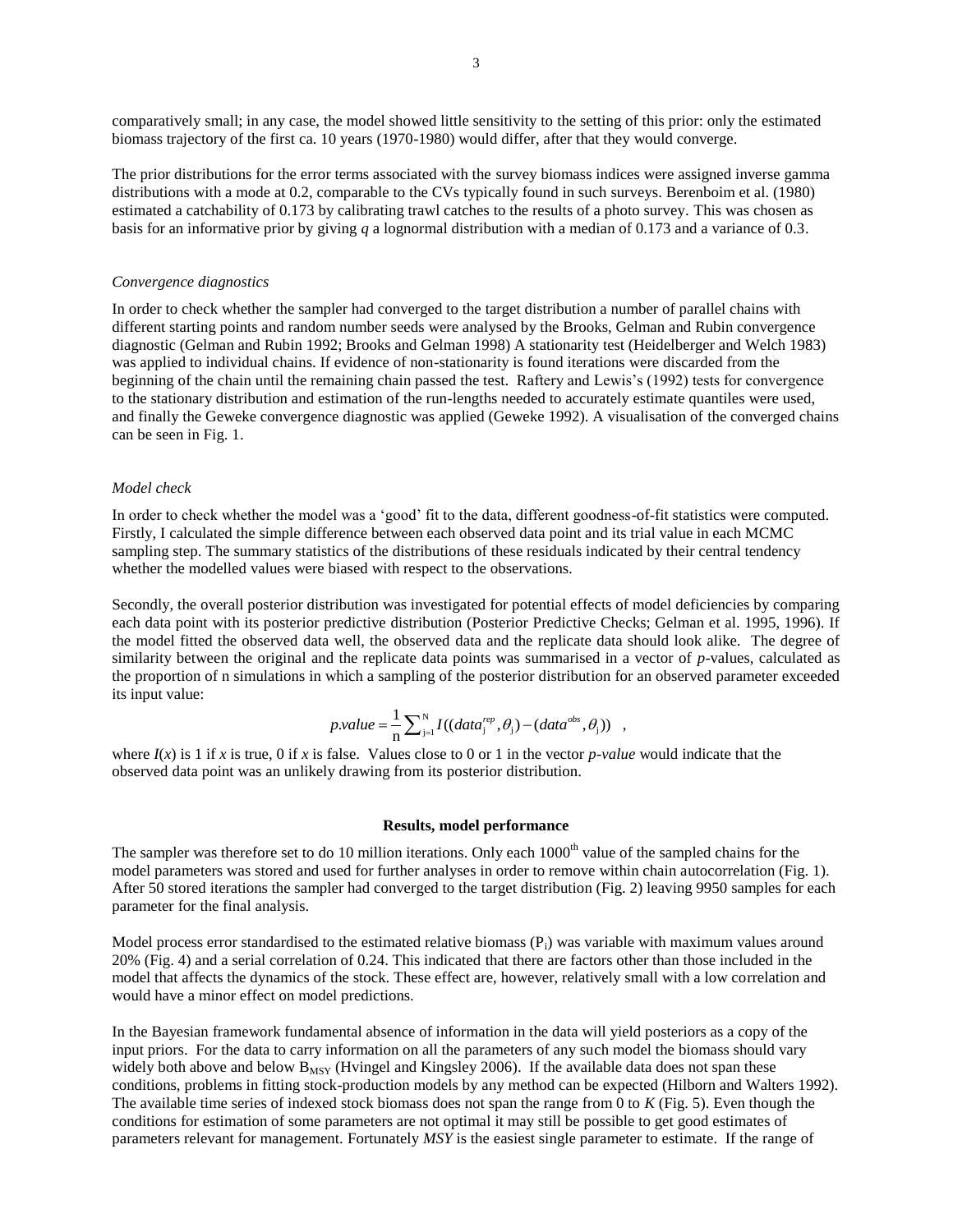biomass includes *BMSY*, good estimates of *MSY* can be obtained independently of other parameters. K is notoriously difficult to estimate from data alone.

The model was able to produce a reasonable simulation of the observed data (Fig. 3). The probabilities of getting more extreme observations than the realised ones given in the data series on stock size were in the range of 0.02 to 0.98 – few observations was found to lie in the extreme tails of their posterior distributions (Table 4) i.e. the 1988 Survey1 data point and the 2007 point for Survey2. The CPUE series was generally better estimated than the survey series. Otherwise no major problems in capturing the variability of the data were detected.

For the parameters *K* and *P<sup>0</sup>* the posterior distributions tended to approximate the input priors. The prior for the "initial" shrimp stock biomass (*P*0) was slightly informative giving credit to "low-exploited stock conditions" at the start of the series in 1969. Making this prior low-informative by giving  $P_0$  a uniform prior between 0 and 2 have previously been shown to have little or no effects on the posterior of other parameters in the model – except for the first 9-10 years of P (relative biomass). After this period the series converge.

### **Assessment results**

Reference points are as used for the Barents Sea shrimp stock.

Since the late 1980s the stock has varied with a slightly increasing trend until 2006 when it started to decline (Fig 5+7). The median 2013 level is below Bmsy but above Blim (Table 6). The estimated risk of stock biomass being below  $B_{\text{irieger}}$  in 2013 was 21% and 7% of being below  $B_{\text{lim}}$  (Table 6).

The estimated median Fishing mortality has remained close to Fmsy in recent years (Fig. 6). In 2013 there is a 47% risk of the F being above Fmsy (Table 6).

The posterior for *MSY* was positiveely skewed with a median at 14 ktons and upper and lower quartiles at 11 ktons and 17 ktons (Table 5).

## **Concluding comments**

The model can reproduce the data, was little serial pattern process errors and can produce reference points, projections and risk analyses to guide management.

# **References**

Bayes, T. 1763. An essay towards solving a problem in the doctrine of chances. Philosophical Transactions of the Royal Society, 330–418. Reprinted in Biometrika 1958, 45: 293–315.

Brooks, S. and Gelman, A. 1998. General methods for monitoring convergence of iterative simulations. Journal of Computational and Graphical Statistics 7, 4: 434–455.

- Fletcher, R.I. 1978. Time-dependent solutions and efficient parameters for stock-production models. Fisheries Bulletin, 76: 377–388.
- Gelman, A. and Rubin, D. B. 1992. Inference from iterative simulation using multiple sequences. Statistical Science, 7: 457–511.
- Gelfand, A.E. and Dey, D.K. 1994. Bayesian model choice: asymptotics and exact calculations. Journal of the Royal Statistical Society, B 56: 501–514.
- Gelman, A., Meng, X.L., and Stern, H.S. (1996) Posterior predictive assessment of model fitness via realized discrepancies, Statistica Sinica, 6: 733–807
- Gelman, A., Carlin, J.C., Stern, H. and Rubin D.B. 1995. Bayesian Data Analysis. Chapman and Hall, New York. 525 pp.
- Gelman, A., Meng, X.L. and Stern H.S. 1996. Posterior predictive assessment of model fitness via realized discrepancies. Statistica Sinica, 6: 733-807.Gilks W.R., Richardson, S and Spiegelhalter, D.J. (Editors). 1996. Markov chain Monte Carlo in Practice. Chapman and Hall, London, UK. 512 pp.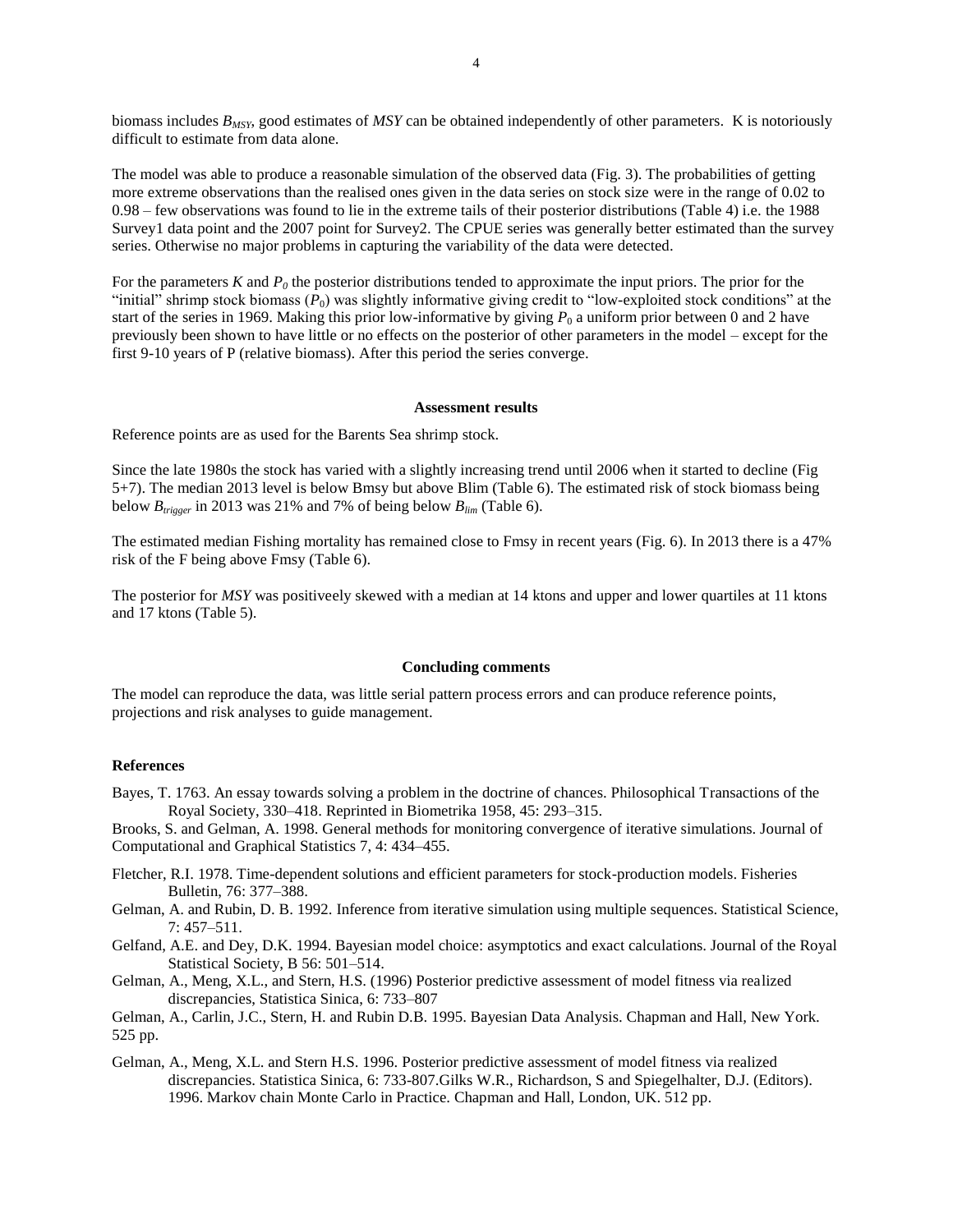- Geweke, J. 1992. Evaluating the accuracy of sampling-based approaches to calculating posterior moments. In Bayesian Statistics 4 (ed JM Bernado, JO Berger, AP Dawid and AFM Smith). Clarendon Press, Oxford, UK: 169-194
- Heidelberger, P. and Welch, P. 1983. Simulation run length control in the presence of an initial transient. Operations Research, 31: 1109–1144.
- Hvingel, C. 2005. Deriving Quantitative Biological Advice for the Shrimp Fishery in Skagerrak and Norwegian Deep (ICES Divisions IVa east and IIIa). *NAFO SCR Doc. 05/84.* Serial No. N5189
- Hvingel , C. 2006a. Construction of biological advice for the management of a northern shrimp fishery the West Greenland example. UITØ, Norges Fiskerihøgskole, Februar 2006.
- Hvingel, C. and M.C.S. Kingsley (2006). A framework to model shrimp (Pandalus borealis) stock dynamics and quantify risk associated with alternative management options, using Bayesian methods. *ICES J. Mar. Sci. 63:68–82.*
- Hvingel, C. 2010. Shrimp (*Pandalus borealis*) in the Barents Sea stock assessment and precautionary approach and MSY based management considerations. *NAFO SCR Doc. 10/61.* Serial No. N5852
- Lunn, D., Spiegelhalter, D., Thomas, A. and Best, N. (2009) The BUGS project: Evolution, critique and future directions (with discussion), Statistics in Medicine 28: 3049--3082.
- Raftery, A.L. and Lewis, S. 1992. How many iterations in the Gibbs sampler? *In* Bayesian Statistics 4. *Edited by* J.M. Bernardo, J.O. Berger, A.P. Dawid, and A.F.M. Smith. Oxford University Press, Oxford pp. 763–774.
- Schaefer, M.B. 1954. Some aspects of the dynamics of populations important to the management of the commercial marine fisheries. Bulletin of the Inter-American Tropical Tuna Commission, 1: 27–56.
- Schnute, J. 1994. A general framework for developing sequential fisheries models. Canadian Journal of Fisheries and Aquatic Sciences, 51: 1676–1688.
- Spiegelhalter, D.J., Thomas, A., Best, N., Lunn, D. 2004. WinBUGS User Manual version 1.4 January 2003 MRC Biostatistics Unit, Inst. of Public Health, Cambridge, England.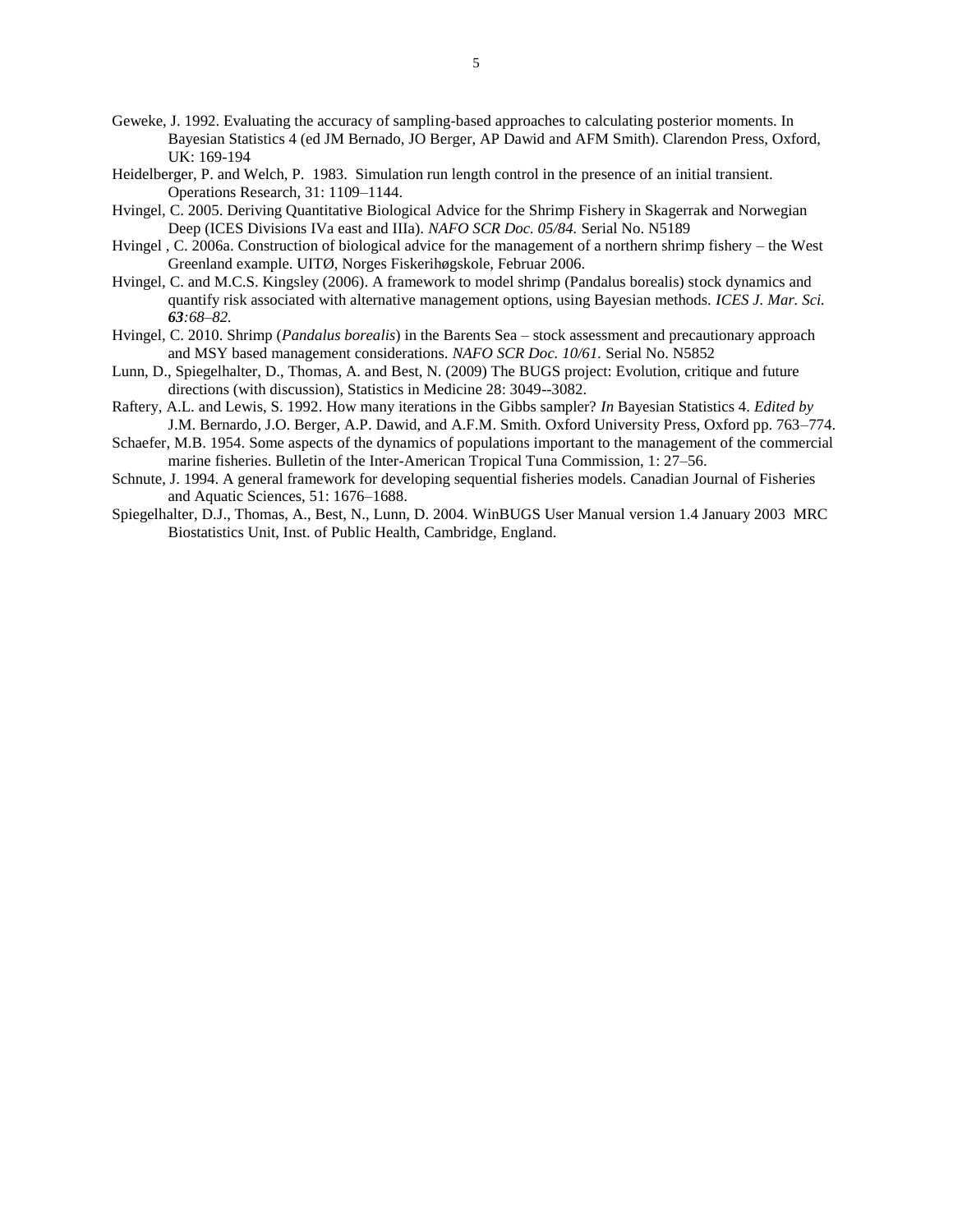Table 1. Model input data series: Catch by the fishery (Catch 2013=TAC 2013); four indices of fishable biomass – two standardized catch rate index series based on fishery data (CPUE) from Denmark (dk) and Norway (nor) respectively, a research survey index discontinued in 2002 (Survey 1) and the current survey started in 2006 (Survey 2).

|      | Catch   | <b>CPUEdk</b> | CPUEnor | Survey 1 | Survey 2 |
|------|---------|---------------|---------|----------|----------|
| Year | (ktons) | (index)       | (index) | (ktons)  | (ktons)  |
| 1970 | 5.573   |               |         |          |          |
| 1971 | 6.582   |               |         |          |          |
| 1972 | 6.018   |               |         |          |          |
| 1973 | 5.218   |               |         |          |          |
| 1974 | 4.342   |               |         |          |          |
| 1975 | 5.159   |               |         |          |          |
| 1976 | 7.081   |               |         |          |          |
| 1977 | 6.153   |               |         |          |          |
| 1978 | 5.520   |               |         |          |          |
| 1979 | 5.888   |               |         |          |          |
| 1980 | 8.399   |               |         |          |          |
| 1981 | 10.021  |               |         |          |          |
| 1982 | 10.638  |               |         |          |          |
| 1983 | 8.310   |               |         |          |          |
| 1984 | 7.592   |               |         | 17.60    |          |
| 1985 | 12.619  |               |         | 25.18    |          |
| 1986 | 12.821  |               |         | 11.55    |          |
| 1987 | 14.153  | 1.22          |         | 18.83    |          |
| 1988 | 12.177  | 0.99          |         | 6.83     |          |
| 1989 | 11.249  | 1.01          |         | 10.64    |          |
| 1990 | 10.239  | 1.28          |         | 12.70    |          |
| 1991 | 11.595  | 1.42          |         | 18.40    |          |
| 1992 | 13.081  | 1.40          |         | 21.34    |          |
| 1993 | 12.753  | 1.28          |         | 17.77    |          |
| 1994 | 11.549  | 1.40          |         | 18.50    |          |
| 1995 | 13.361  | 1.55          |         | 17.59    |          |
| 1996 | 14.149  | 1.69          |         | 24.15    |          |
| 1997 | 15.074  | 2.06          |         | 32.02    |          |
| 1998 | 15.504  | 2.03          |         | 20.19    |          |
| 1999 | 11.254  | 1.50          |         | 17.79    |          |
| 2000 | 11.038  | 1.42          | 1.28    | 17.40    |          |
| 2001 | 11.328  | 1.45          | 1.35    | 24.56    |          |
| 2002 | 12.474  | 1.76          | 1.67    | 24.81    |          |
| 2003 | 13.836  | 1.79          | 1.71    |          |          |
| 2004 | 15.952  | 2.33          | 1.96    |          |          |
| 2005 | 14.207  | 1.55          | 1.83    | -        |          |
| 2006 | 14.268  | 2.10          | 1.79    |          | 19.55    |
| 2007 | 13.552  | 2.30          | 2.15    |          | 37.48    |
| 2008 | 13.554  | 1.75          | 2.08    |          | 19.5     |
| 2009 | 11.542  | 1.34          | 1.55    |          | 14.86    |
| 2010 | 8.333   | 1.00          | 1.14    |          | 10.1     |
| 2011 | 9.049   | 1.02          | 1.19    |          | 8.62     |
| 2012 | 8.834   | 0.82          | 1.02    |          | 6.25     |
| 2013 | 9.500   | 1.00          | 1.00    |          | 7.0      |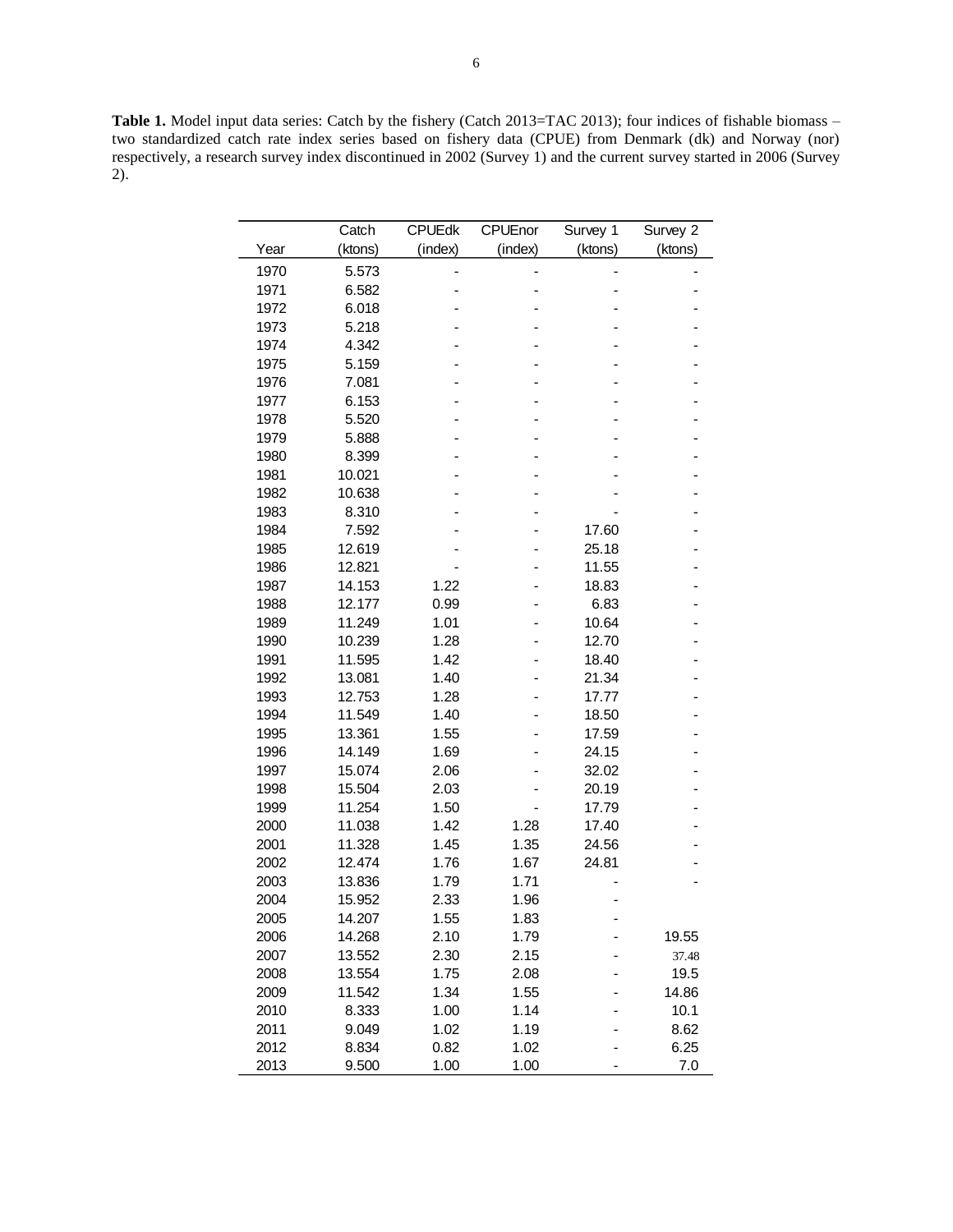| Parameter                 |                         | Prior                                       |  |  |  |
|---------------------------|-------------------------|---------------------------------------------|--|--|--|
| Name                      | Symbol                  | <b>Distribution</b><br>Type                 |  |  |  |
| Maximal Suatainable Yield | MSY                     | reference<br>$\sim$ dunif $(1,100)$         |  |  |  |
| Carrying capacity         | K                       | informative<br>$\sim$ dlnorm $(4.65, 3.16)$ |  |  |  |
| Catchability survey 1     | $q_{1}$                 | informative<br>$\sim$ dlnorm $(-1.75, 11)$  |  |  |  |
| Catchability survey 2     | q <sub>2</sub>          | informative<br>$\sim$ dlnorm $(-1.75, 11)$  |  |  |  |
| Catchability CPUEdk       | $ln(q_{dk})$            | reference<br>$\sim$ dunif $(-10,1)$         |  |  |  |
| Catchability CPUEnor      | $ln(q_{nor})$           | $\sim$ dunif $(-10,1)$<br>reference         |  |  |  |
| Initial biomass ratio     | $P_0$                   | informative<br>$\sim$ dnorm $(1.5,25)$      |  |  |  |
| Precision survey 1        | $1/\sigma_r^2$          | low-informative $\sim$ dgamma $(4, 0.1125)$ |  |  |  |
| Precision survey 2        | $1/\sigma_{\epsilon}^2$ | low-informative $\sim$ dgamma $(4, 0.1125)$ |  |  |  |
| <b>Precision CPUEdk</b>   | $1/\sigma_\omega^2$     | reference<br>$\sim$ dgamma $(0.1, 0.1)$     |  |  |  |
| <b>Precision CPUEnor</b>  | $1/\sigma_n^2$          | $\sim$ dgamma $(0.1, 0.1)$<br>reference     |  |  |  |
| Precision model process   | $1/\sigma_v^2$          | $\sim$ dgamma $(0.1, 0.1)$<br>reference     |  |  |  |

**Table 2.** Priors used in the model run  $2. \sim$  means "distributed as..", dunif = uniform-, dlnorm = lognormal-, dnorm= normal- and dgamma = gammadistributed. Symbols as in text.

**Table 3.** Model diagnostics: residuals (% of observed value) and probability of getting a more extreme observation (Pr).

|      |           | $CPUE_{dk}$ | CPUE <sub>nor</sub> |      | Survey 1  |      | Survey 2  |      |
|------|-----------|-------------|---------------------|------|-----------|------|-----------|------|
| Year | resid (%) | Pr          | resid (%)           | Pr   | resid (%) | Pr   | resid (%) | Pr   |
| 1984 |           |             |                     |      | 7.04      | 0.42 |           |      |
| 1985 |           |             |                     |      | $-17.38$  | 0.78 |           |      |
| 1986 |           |             |                     |      | 28.03     | 0.17 |           |      |
| 1987 | 0.57      | 0.50        |                     |      | $-18.39$  | 0.82 |           |      |
| 1988 | $-10.54$  | 0.73        |                     |      | 62.43     | 0.02 |           |      |
| 1989 | $-3.58$   | 0.59        |                     |      | 14.66     | 0.29 |           |      |
| 1990 | $-8.04$   | 0.68        |                     |      | 16.11     | 0.26 |           |      |
| 1991 | $-0.82$   | 0.53        |                     |      | $-4.11$   | 0.59 |           |      |
| 1992 | 5.59      | 0.39        |                     |      | $-13.21$  | 0.74 |           |      |
| 1993 | 7.15      | 0.36        |                     |      | $-3.31$   | 0.56 |           |      |
| 1994 | 2.85      | 0.44        |                     |      | $-2.50$   | 0.55 |           |      |
| 1995 | $-0.79$   | 0.54        |                     |      | 9.54      | 0.35 |           |      |
| 1996 | 5.35      | 0.40        |                     |      | $-7.65$   | 0.64 |           |      |
| 1997 | 1.99      | 0.47        |                     |      | $-17.79$  | 0.82 |           |      |
| 1998 | $-9.15$   | 0.71        |                     |      | 14.43     | 0.29 |           |      |
| 1999 | 0.20      | 0.50        |                     |      | 5.85      | 0.41 |           |      |
| 2000 | $-0.87$   | 0.53        | 11.07               | 0.32 | 1.37      | 0.49 |           |      |
| 2001 | 6.70      | 0.36        | 15.74               | 0.26 | $-21.05$  | 0.86 |           |      |
| 2002 | 0.29      | 0.50        | 6.74                | 0.39 | $-10.84$  | 0.70 |           |      |
| 2003 | 0.38      | 0.51        | 6.09                | 0.40 |           |      |           |      |
| 2004 | $-11.62$  | 0.76        | 6.07                | 0.40 |           |      |           |      |
| 2005 | 12.53     | 0.27        | $-3.77$             | 0.58 |           |      |           |      |
| 2006 | $-5.40$   | 0.63        | 12.05               | 0.30 |           |      | $-1.79$   | 0.54 |
| 2007 | 2.14      | 0.47        | 10.30               | 0.34 |           |      | $-39.45$  | 0.98 |
| 2008 | 7.58      | 0.35        | $-8.62$             | 0.66 |           |      | $-6.73$   | 0.62 |
| 2009 | 7.29      | 0.36        | $-6.37$             | 0.63 |           |      | $-6.55$   | 0.62 |
| 2010 | 8.49      | 0.33        | $-3.94$             | 0.58 |           |      | 3.76      | 0.45 |
| 2011 | 0.48      | 0.51        | $-13.06$            | 0.75 |           |      | 14.83     | 0.30 |
| 2012 | 5.84      | 0.39        | $-14.11$            | 0.76 |           |      | 34.11     | 0.13 |
| 2013 | $-5.99$   | 0.65        | $-5.10$             | 0.60 |           |      | 29.71     | 0.17 |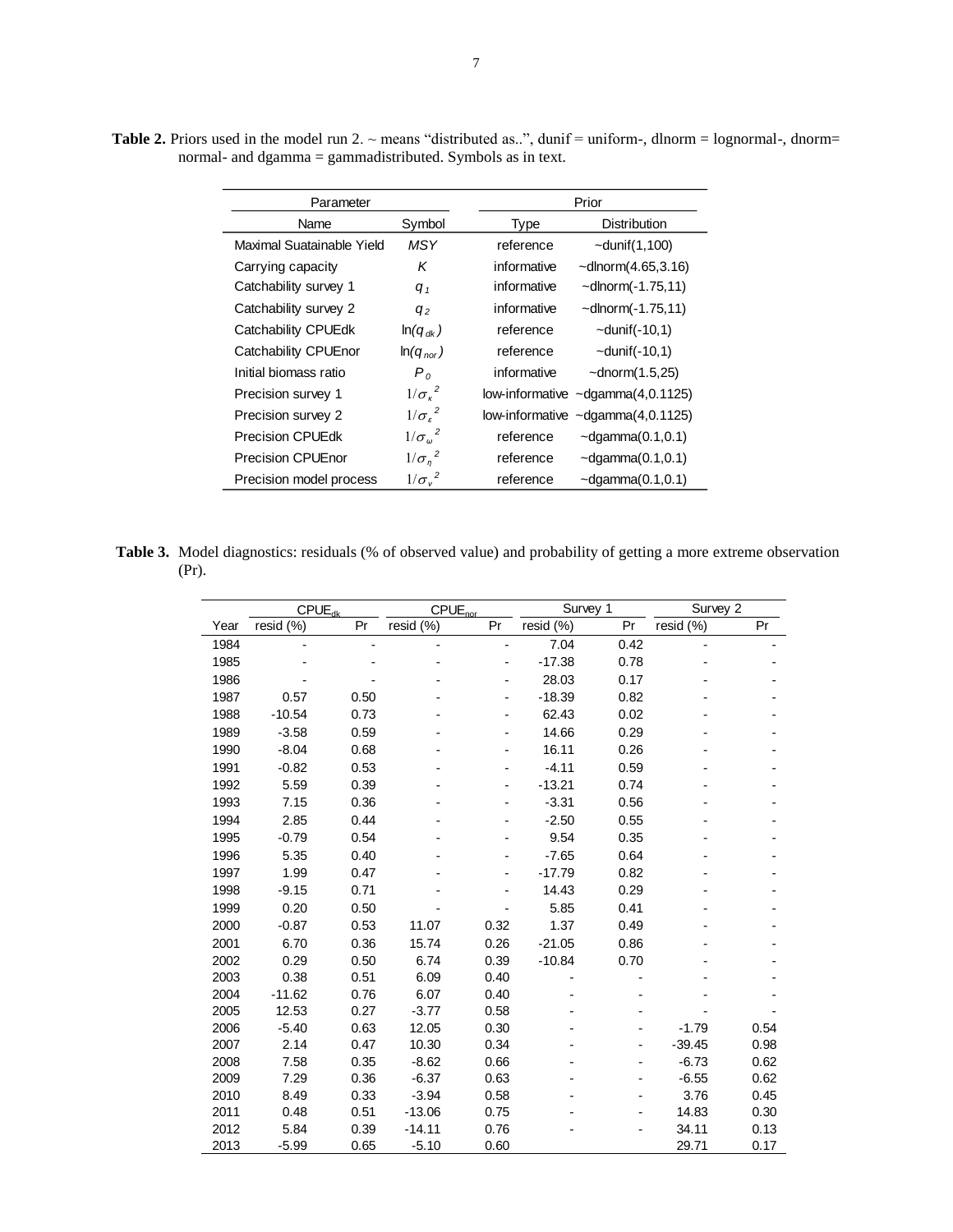|                                 | Mean | sd   | 25 % | Median | 75 % |
|---------------------------------|------|------|------|--------|------|
| $MSY$ (ktons)                   | 15   | 5    | 11   | 14     | 17   |
| $K$ (ktons)                     | 192  | 93   | 129  | 158    | 221  |
| r                               | 0.35 | 0.16 | 0.24 | 0.33   | 0.44 |
| $q_{dk}$                        | 0.02 | 0.00 | 0.01 | 0.02   | 0.02 |
| $q_{nor}$                       | 0.02 | 0.00 | 0.01 | 0.02   | 0.02 |
| $q_I$                           | 0.20 | 0.04 | 0.17 | 0.20   | 0.23 |
| $q_2$                           | 0.16 | 0.03 | 0.13 | 0.15   | 0.18 |
| $P_0$                           | 1.48 | 0.20 | 1.35 | 1.48   | 1.61 |
| $P_{2013}$                      | 0.72 | 0.23 | 0.57 | 0.75   | 0.88 |
| $\sigma_{dk}$                   | 0.15 | 0.03 | 0.13 | 0.15   | 0.17 |
| $\sigma_{\textit{nor}}$         | 0.20 | 0.05 | 0.16 | 0.19   | 0.22 |
| $\sigma_I$                      | 0.20 | 0.04 | 0.18 | 0.20   | 0.23 |
| $\sigma_2$                      | 0.23 | 0.05 | 0.19 | 0.22   | 0.26 |
| $\sigma_{\scriptscriptstyle P}$ | 0.26 | 0.06 | 0.22 | 0.25   | 0.29 |

**Table 4. S**ummary of parameter estimates: mean, standard deviation (sd) and 25, 50, and 75 percentiles of the posterior distribution of selected parameters (symbols are as in the text).

**Table 5.** Stock status and short term predictions: *Upper*: stock status for 2012-13. *Lower*: predictions for 2014 given catch options ranging from 6 to 16 ktons.

| Status                                                 | 2012 | 2013* |      |      |      |
|--------------------------------------------------------|------|-------|------|------|------|
| Risk of falling below $B_{lim}$ (0.3B <sub>MSY</sub> ) | 6 %  | 7 %   |      |      |      |
| Risk of falling below Btrig (0.5B $_{MSY}$ )           | 20 % | 22 %  |      |      |      |
| Risk of falling below $B_{MSY}$                        | 91 % | 75 %  |      |      |      |
| Risk of exceeding $F_{MSY}$                            | 43 % | 47 %  |      |      |      |
| Stock size (B/Bmsy), median                            | 0.75 | 0.76  |      |      |      |
| Fishing mortality (F/Fmsy), median                     | 0.93 | 0.95  |      |      |      |
| Productivity (% of MSY)                                | 94 % | 94 %  |      |      |      |
| *Predicted catch = TAC                                 |      |       |      |      |      |
|                                                        |      |       |      |      |      |
| Catch option 2014 (ktons)                              | 6    | 8     | 10   | 12   | 14   |
| Risk of falling below $B_{lim}$ (0.3B <sub>MSY</sub> ) | 6 %  | 6 %   | 6 %  | 7 %  | 7 %  |
| Risk of falling below Btrig (0.5B $_{MSY}$ )           | 18%  | 20 %  | 21%  | 22 % | 24 % |
| Risk of falling below $B_{MSY}$                        | 65 % | 67 %  | 69%  | 73 % | 75 % |
| Risk of exceeding $F_{MSY}$                            | 17 % | 31%   | 47 % | 61 % | 72 % |
| Risk of exceeding 1.7 $F_{MSY}$                        | 4 %  | 10 %  | 18 % | 29 % | 39 % |
| Stock size (B/Bmsy), median                            | 0.84 | 0.82  | 0.79 | 0.76 | 0.73 |
| Fishing mortality (F/Fmsy),                            | 0.54 | 0.74  | 0.96 | 1.19 | 1.45 |
| Productivity (% of MSY)                                | 97 % | 97 %  | 96 % | 94 % | 93 % |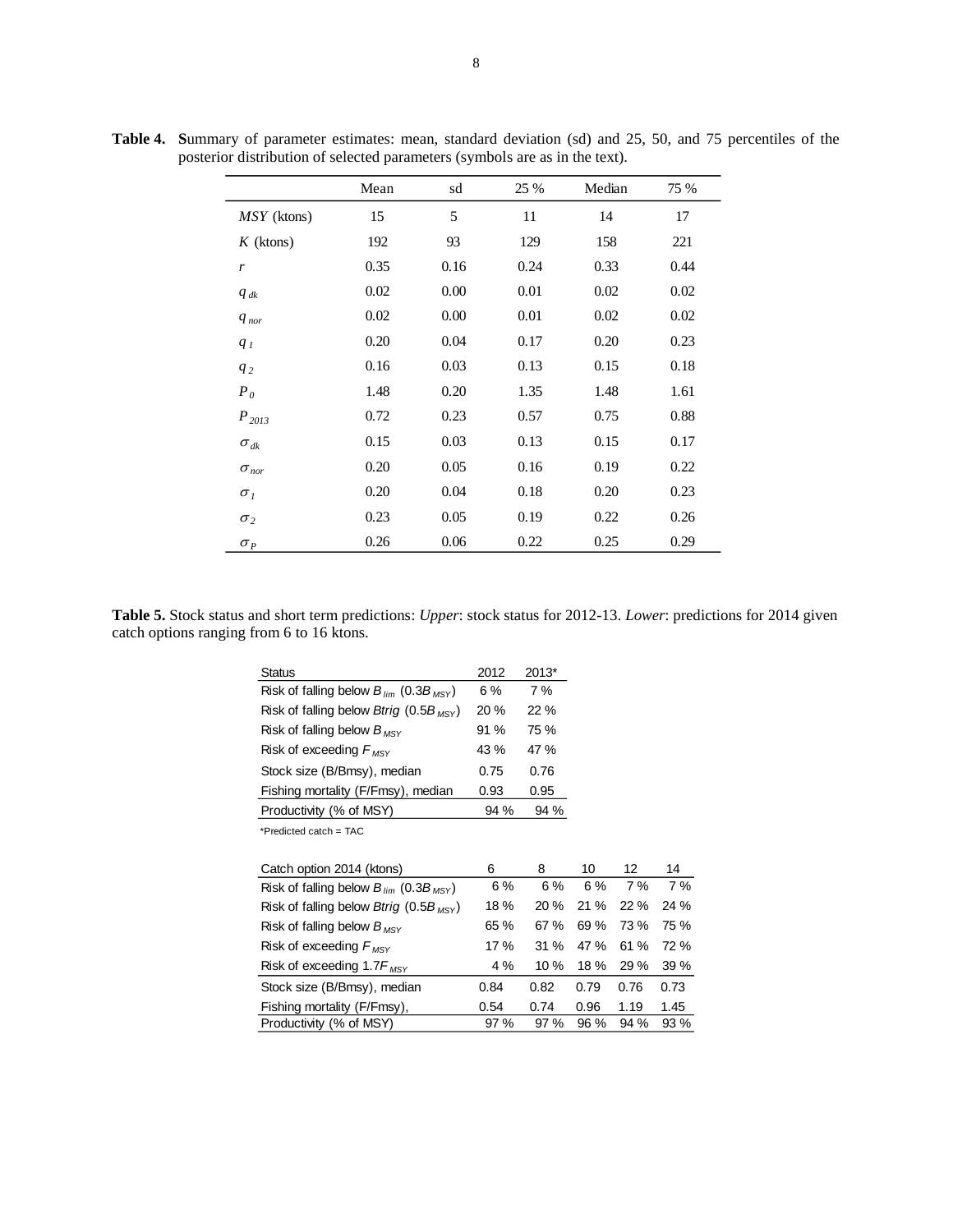

Fig. 1. Autocorrelation function of values sampled for four selected variables out to lag 50. K is the carrying capacity, MSY is maximum sustainable yield, P[42] is the relative biomass in year 2011and sdP is standard error of P i.e. the process error.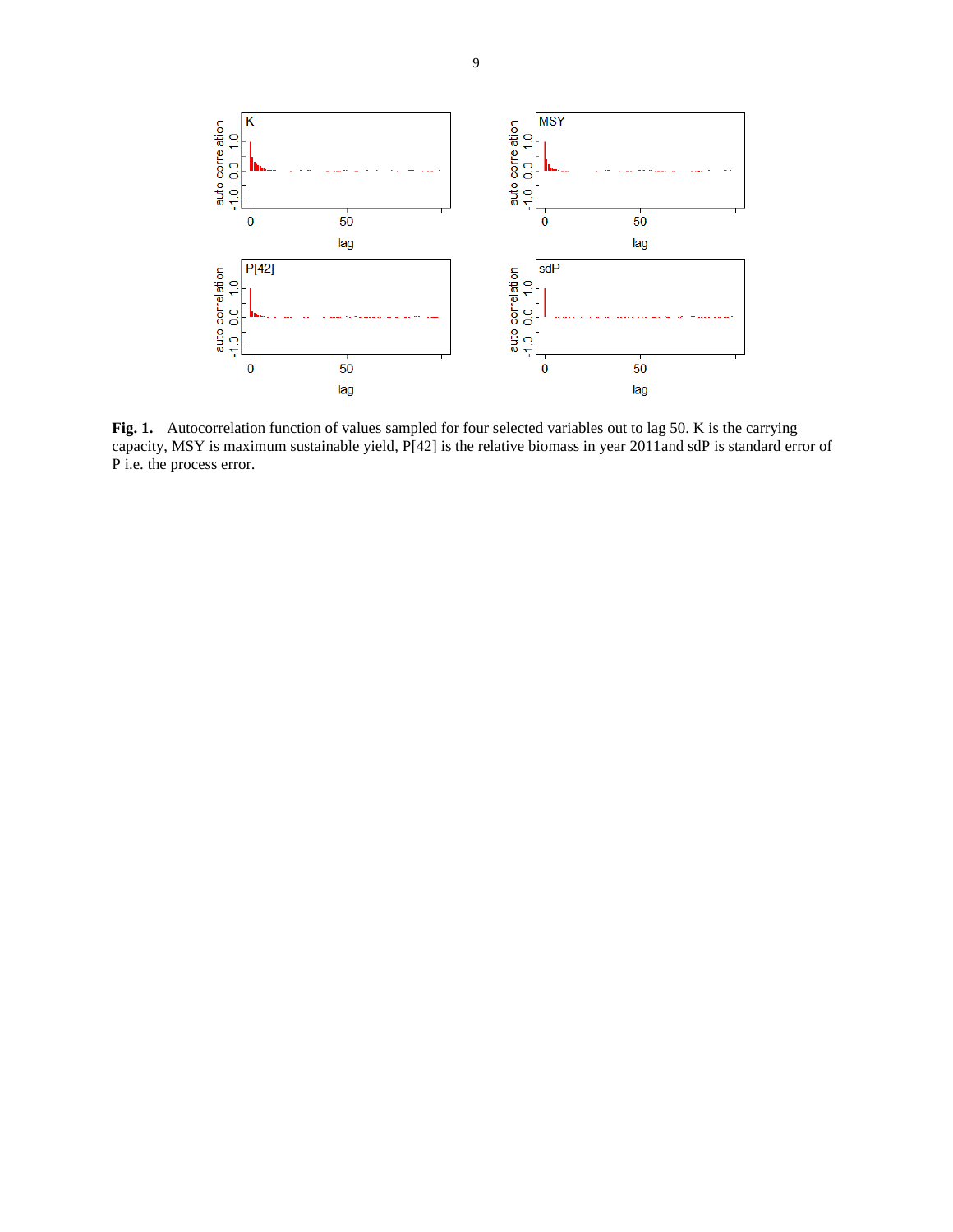

**Fig. 2.** Three traces (red, green, blue) with different initial values of dour selected variables. K is the carrying capacity, P[42] is the relative biomass in year 2011, MSY is maximum sustainable yield and sdP is the process error.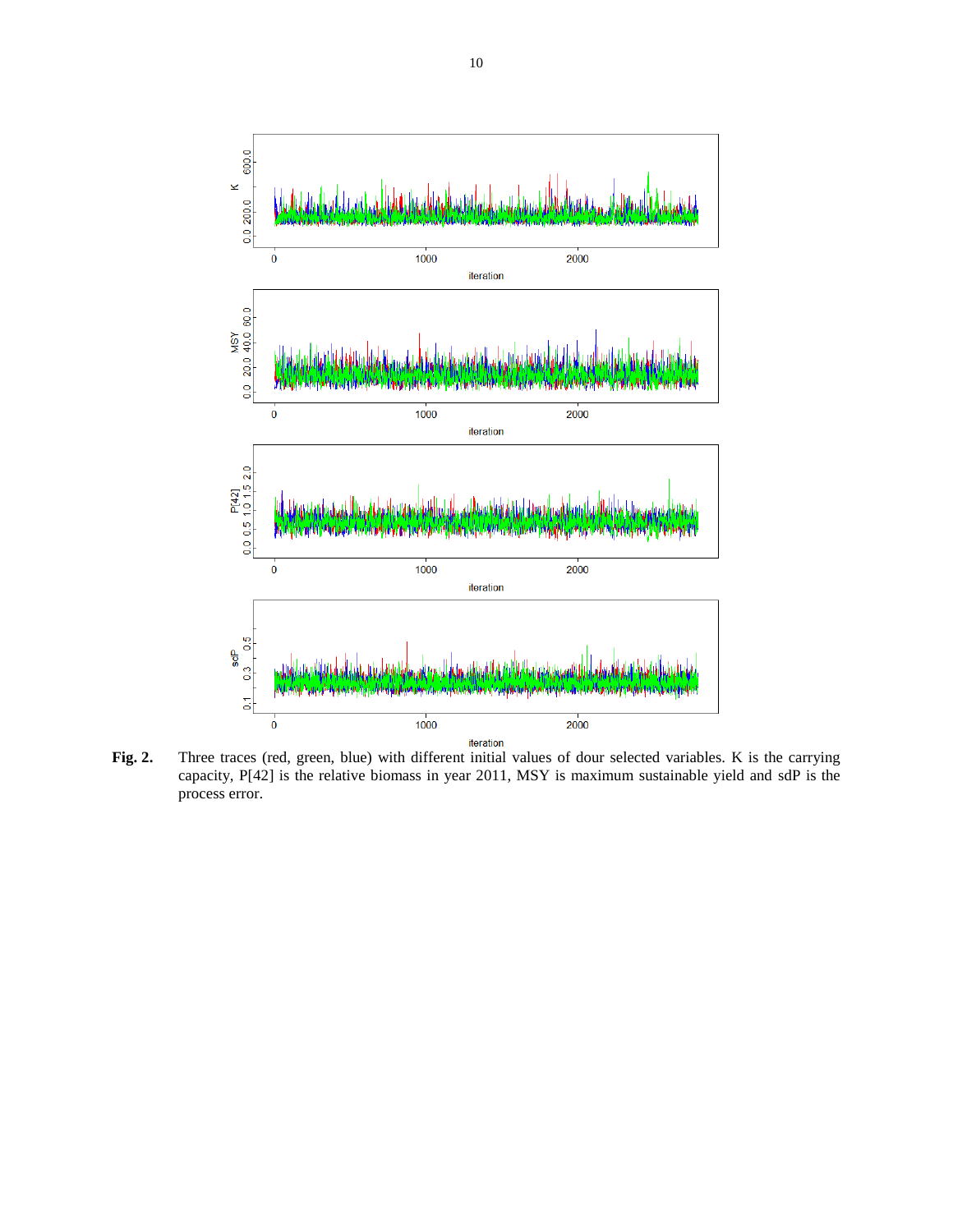

**Fig. 3.** Observed (solid line) and estimated (shaded) series of the biomass indices. Gray shaded areas are interquartile range of the posteriors.



Fig 4- Model process error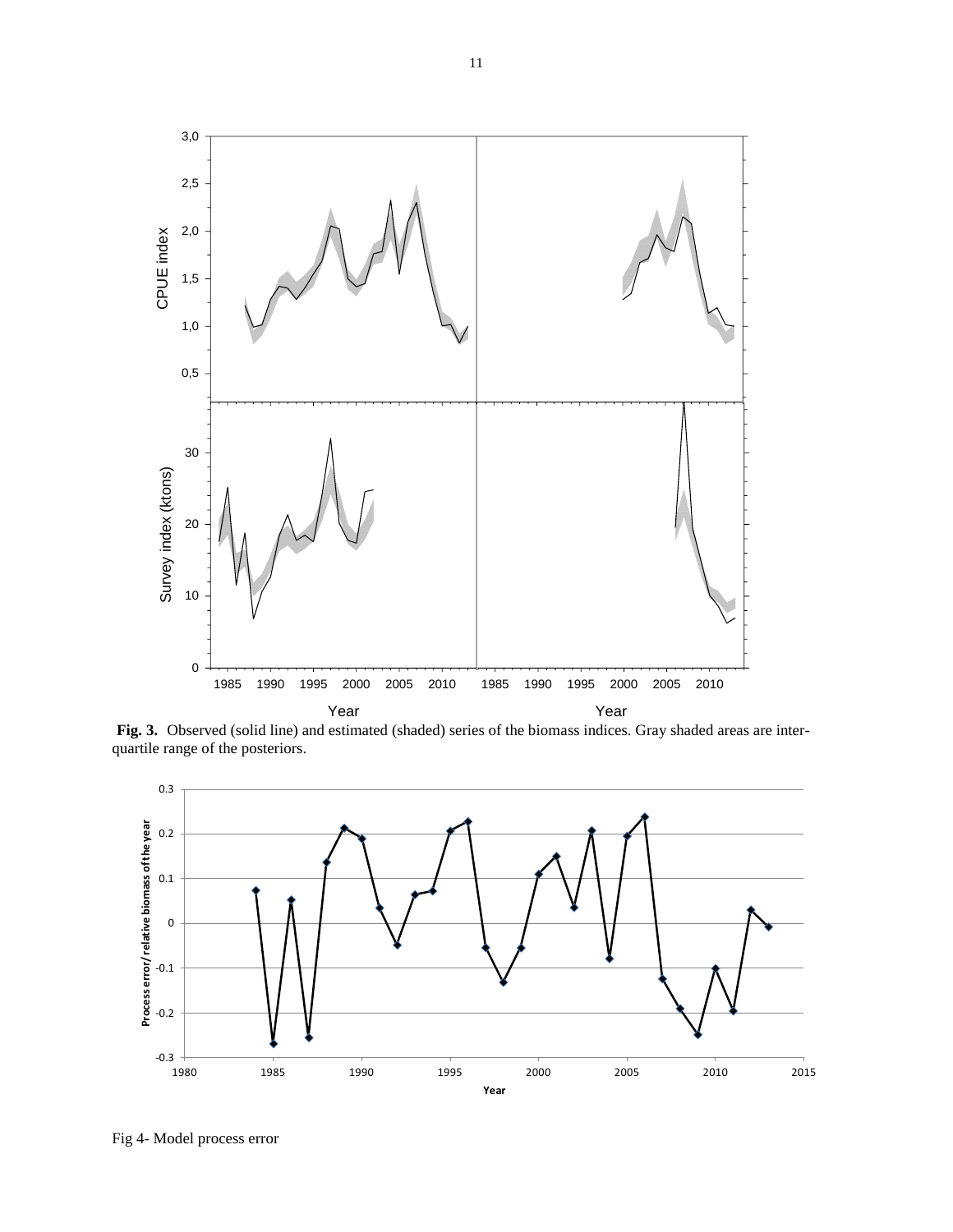

**Fig. 5.** Estimated time series of relative biomass  $(B_t/B_{msy})$  1970-2013. The solid black line is the median; boxes represent quartiles; the whiskers cover the central 90 % of the distribution. Dashed black line represents *Blim*.



**Fig. 6.** Estimated time series of relative fishing mortality (Ft/Fmsy) 1970-2013. The solid black line is the median; boxes represent quartiles; the whiskers cover the central 90 % of the distribution. Green line marks *Fmsy*